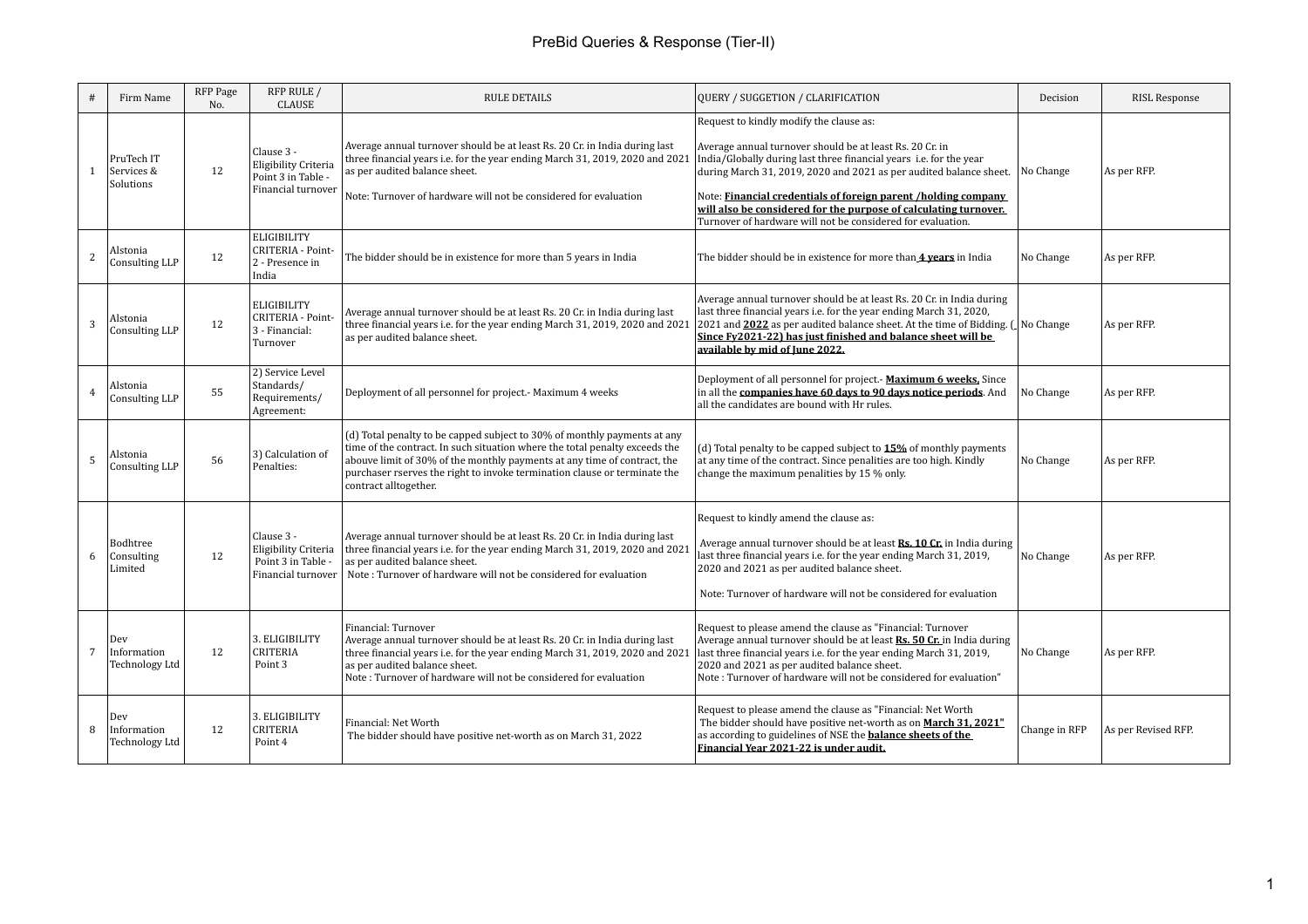|    | Firm Name                                   | RFP Page<br>No. | RFP RULE /<br>CLAUSE                                                              | <b>RULE DETAILS</b>                                                                                                                                                                                                                                                                                                                                                                        | QUERY / SUGGETION / CLARIFICATION                                                                                                                                                                                                                                                                                                                   | Decision      | <b>RISL Response</b>                                                                  |
|----|---------------------------------------------|-----------------|-----------------------------------------------------------------------------------|--------------------------------------------------------------------------------------------------------------------------------------------------------------------------------------------------------------------------------------------------------------------------------------------------------------------------------------------------------------------------------------------|-----------------------------------------------------------------------------------------------------------------------------------------------------------------------------------------------------------------------------------------------------------------------------------------------------------------------------------------------------|---------------|---------------------------------------------------------------------------------------|
| q  | Dev<br>Information<br><b>Technology Ltd</b> | 12              | 3. ELIGIBILITY<br><b>CRITERIA</b><br>Point 5                                      | <b>Technical Capability</b><br>The bidder should have executed/executing at least 2 large-scale e-<br>Governance / Government transformation project in India in last five<br>financial years (i.e. FY 2017-18, 2018-19, 2019-20, 2020-21 and 2021-22)<br>for work order value more than Rs. 20 lac each.                                                                                  | Request to please amend the clause as "Technical Capability<br>The bidder should have executed/executing at least 2 large-scale e-<br>Governance / Government transformation project in India in last five No Change<br>financial years (i.e. FY 2017-18, 2018-19, 2019-20, 2020-21 and<br>2021-22) for work order value more than Rs. 50 lac each" |               | As per RFP.                                                                           |
| 10 | Dev<br>Information<br><b>Technology Ltd</b> | 13              | 3. ELIGIBILITY<br><b>CRITERIA</b><br>Point 7                                      | Certification<br>Bidder should have a valid ISO 9001:2000 and ISO 27000 or higher active<br>certification.                                                                                                                                                                                                                                                                                 | Bidder should have CMMI Level 3 Certification                                                                                                                                                                                                                                                                                                       | No Change     | As per RFP.                                                                           |
| 11 | Dev<br>Information<br><b>Technology Ltd</b> | 16              | 4.2 Categories and<br>Education<br>Qualification of<br>required IT<br>Manpower's: | <b>Educational Qualification</b>                                                                                                                                                                                                                                                                                                                                                           | Request to add Minimum educational qualification criteria of<br>resource being B.E/B.Tech/BCA or MCA or Equivalent                                                                                                                                                                                                                                  | No Change     | As per RFP.                                                                           |
| 12 | Dev<br>Information<br><b>Technology Ltd</b> | 20              | 4.3.13                                                                            | RISL/Nominated Agencies shall arrange for laptops or desktops for the<br>deployed resources and shall provide connectivity as per the needs.                                                                                                                                                                                                                                               | Kindly clearly mention the responsibility of Hardware. Will it be<br><b>RISL or Nominated Agency?</b>                                                                                                                                                                                                                                               | Clarification | Hardware / Connectivity<br>will be provided by<br>purchaser subject to<br>Availibity. |
| 13 | Dev<br>Information<br>Technology Ltd        | 33              | 24                                                                                | The bidder is required to submit 2% of total bid value as performance<br>security against the bid within the 15 days of issue of Letter of Intent and<br>thereafter the selected bidder shall be responsible for submitting additional<br>performance security of 3% of the amount of respective work orders issued<br>(time to time) during the contract.                                 | We request you please update ths clause as per updated rttp act<br>clause no. 75. Performance security                                                                                                                                                                                                                                              | Change in RFP | As per revised RFP                                                                    |
| 14 | Dev<br>Information<br>Technology Ltd        | 55              | 2) Service Level<br>Standards/<br>Requirements/<br>Agreement:<br>Point b          | 1. Deployment of all personnel for project- Maximum 4 weeks                                                                                                                                                                                                                                                                                                                                | Request to please increase the timeline for deployment of resource to<br>10-12 weeks as process of selection of resource as per required<br>Norms of RFP is timetaking.                                                                                                                                                                             | No Change     | As per RFP.                                                                           |
| 15 | Dev<br>Information<br><b>Technology Ltd</b> | 55              | 2) Service Level<br>Standards/<br>Requirements/<br>Agreement:<br>Point b          | 2. Replacement of personnel at request of Purchaser-After 4 Weeks                                                                                                                                                                                                                                                                                                                          | Request to please increase the timeline for deployment of resource to<br>10-12 weeks as process of selection of resource as per required<br>Norms of RFP is timetaking.                                                                                                                                                                             | No Change     | As per RFP.                                                                           |
| 16 | Dev<br>Information<br><b>Technology Ltd</b> | 56              | 2) Service Level<br>Standards/<br>Requirements/<br>Agreement:<br>Point b          | 3) First Replacement of individual resource at the request of the Selected<br>Agency: Immediate                                                                                                                                                                                                                                                                                            | Request to please remove the penaly against the clause.                                                                                                                                                                                                                                                                                             | No Change     | As per RFP.                                                                           |
| 17 | Dev<br>Information<br>Technology Ltd        | 56              | 2) Service Level<br>Standards/<br>Requirements/<br>Agreement:<br>Point b          | 4) Second and Subsequent Replacement of individual resource at the<br>request of the Selected Agency: Immediate                                                                                                                                                                                                                                                                            | Request to please remove the penaly against the clause.                                                                                                                                                                                                                                                                                             | No Change     | As per RFP.                                                                           |
| 18 | Dev<br>Information<br>Technology Ltd        | 56              | 2) Service Level<br>Standards/<br>Requirements/<br>Agreement:<br>Point b          | 6) Willful absence / withdrawal of Resource without permission of the<br>Purchaser / Competent Authority: 100% attendance except permitted leave<br>of absence-Over and above the deduction of man-month rate of the<br>absentee resource for the absence period, a penalty of twice the amount<br>payable (per day) for the absentee resource for the period of absence may<br>be levied. | Request to <b>reduce penalty and charge per day penalty amount of</b><br>the resource for the period of his/her absence.                                                                                                                                                                                                                            | No Change     | As per RFP.                                                                           |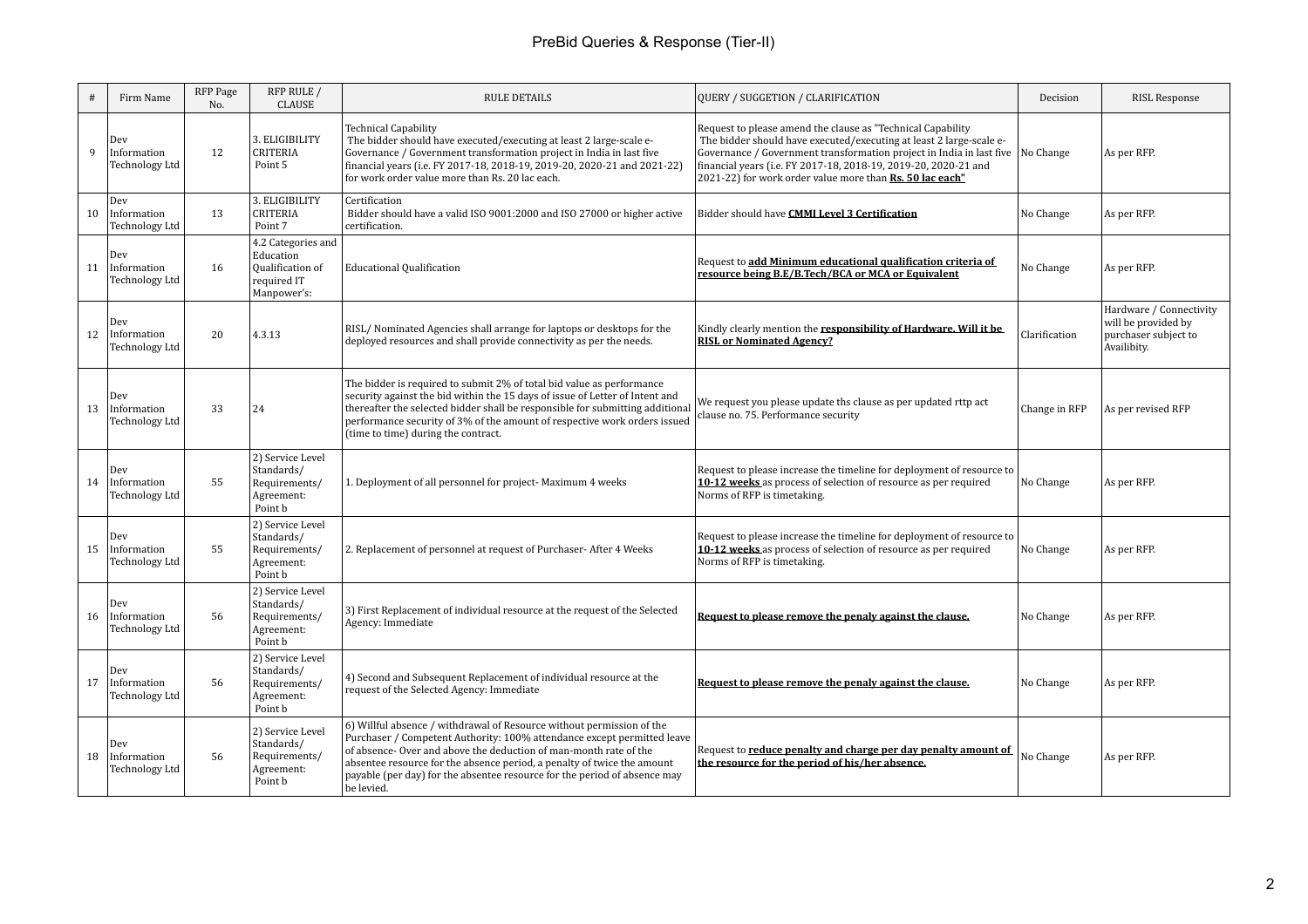| #  | Firm Name                           | RFP Page<br>No. | RFP RULE /<br><b>CLAUSE</b>                               | <b>RULE DETAILS</b>                                                                                                                                                                                                                                                                                                                                              | QUERY / SUGGETION / CLARIFICATION                                                                                                                                                                                                                                                                                                                                                                                               | Decision      | <b>RISL Response</b>                                                                     |
|----|-------------------------------------|-----------------|-----------------------------------------------------------|------------------------------------------------------------------------------------------------------------------------------------------------------------------------------------------------------------------------------------------------------------------------------------------------------------------------------------------------------------------|---------------------------------------------------------------------------------------------------------------------------------------------------------------------------------------------------------------------------------------------------------------------------------------------------------------------------------------------------------------------------------------------------------------------------------|---------------|------------------------------------------------------------------------------------------|
| 19 | Dr ITM Limited                      | 14              | 3. ELIGIBILITY<br>CRITERIA                                | 2% of the estimated procurement cost<br>0.5% of the estimated procurement cost for S.S.I. unit of Rajasthan and<br>1% of the estimated procurement cost for Sick Industries, other than S.S.I.,<br>whose cases are pending with Board of Industrial & Financial<br>Reconstruction.                                                                               | Kindly allow MSME also.                                                                                                                                                                                                                                                                                                                                                                                                         | No Change     | As per RFP.                                                                              |
| 20 | Dr ITM Limited                      | 20              | 4.3 Deployment of<br>personnels/<br>Resources             | RISL/Nominated Agencies shall arrange for laptops or desktops for the<br>deployed resources and shall provide connectivity as per the needs.                                                                                                                                                                                                                     | Kindly elaborate that department will provide this or L1<br>agencies.                                                                                                                                                                                                                                                                                                                                                           | Clarification | Hardware / Connectivity<br>will be provided by<br>purchaser subject to<br>Availibity.    |
|    | 21 Dr ITM Limited                   | 20              | 4.3 Deployment of<br>personnels/<br>Resources             | Also RISL/ Nominated Agencies will arrange for seating places. However,<br>generally the resource at any level across state are expected to be on the<br>move and flexible working locations given the nature of the work.                                                                                                                                       | Kindly <b>elaborate that department will arrange for seating places</b><br>or L1 agencies.                                                                                                                                                                                                                                                                                                                                      | Clarification | Seating space will be<br>provided by purchaser<br>subject to Availibity.                 |
| 22 | E-Connect<br>Solutions Pvt.<br>Ltd, | 12              | Pre-Qualification                                         | 2 large-scale e-Governance / Government transformation project                                                                                                                                                                                                                                                                                                   | Large Scale means what? It is a multiple location project or are you<br>asking for high value project.                                                                                                                                                                                                                                                                                                                          | Clarification | Please refer RFP Clause<br>3.1(5)                                                        |
| 23 | E-Connect<br>Solutions Pvt.<br>Ltd, | 14              | <b>Bid Security</b>                                       | 2% of the estimated procurement cost<br>0.5% of the estimated procurement cost for S.S.I. unit of Rajasthan and<br>1% of the estimated procurement cost for Sick Industries, other than S.S.<br>I., whose cases are pending with Board of Industrial & Financial<br>Reconstruction.                                                                              | We request you to change it to a lump sum amount of 10 Lakhs, as<br>2% of estimated cost is very big amount as per RFP which would be<br>approx. 1.6 Cr.                                                                                                                                                                                                                                                                        | No Change     | As per RFP.                                                                              |
| 24 | E-Connect<br>Solutions Pvt.<br>Ltd, | 33              | 24) Performance<br>Security                               | The bidder is required to submit 2% of total bid value as performance<br>security against the bid within the 15 days of issue of Letter of Intent and<br>thereafter the selected bidder shall be responsible for submitting additional<br>performance security of 3% of the amount of respective work orders issued<br>(time to time) during the contract.       | We request you to change it to a lump sum amount of 10 Lakhs/20<br><b>Lakhs</b> , as 2% of estimated cost is very big amount as per RFP which<br>would be approx. 1.6 Cr.                                                                                                                                                                                                                                                       | Change in RFP | As per revised RFP                                                                       |
| 25 | E-Connect<br>Solutions Pvt.<br>Ltd, | 55              | Service Level<br>Standards/<br>Requirements/<br>Agreement | Deployment of all personnel for project.<br>Maximum 4 weeks                                                                                                                                                                                                                                                                                                      | Looking at the current market scenerio, we request you to change to<br>atleast 8 Weeks.                                                                                                                                                                                                                                                                                                                                         | No Change     | As per RFP.                                                                              |
| 26 | In2IT<br>Technologies<br>Pvt Ltd    | Page-33         | Point $24(B)$                                             | The bidder is required to submit 2% of total bid value as performance<br>security against the bid within<br>the 15 days of issue of Letter of Intent and thereafter the selected bidder<br>shall be responsible for<br>submitting additional performance security of 3% of the amount of<br>respective work orders issued<br>(time to time) during the contract. | Please reconsidered the performance security amount are to be<br>submit 2% of total bid value by bidder (i.e 1.6 Cr). Here it is<br>irrespective of the value amount of work order issued and after that<br>submitting additional performance security of 3% of the amount of<br>respective work orders issued.<br>Instead of this, we may consider 5% of performance security<br>amount of total work ordered issue to bidder. | Change in RFP | As per revised RFP                                                                       |
| 27 | Panamax<br>Infotech Ltd             | $12 - 13$       | 3. Eligibility<br>Criteria                                | The bidder should have executed/executing at least 2 large-scale e-<br>Governance / Government transformation project in India in last five<br>financial years (i.e. FY 2017-18, 2018-19, 2019-20, 2020-21 and 2021-22)<br>for work order value more than Rs. 20 lac each<br>Note:- The work order should be issued between 1st April, 2017 to 31st<br>Mar, 2022 | In reference to the past experience - WE understand that any E-<br>governance project will be considered which is executed for Ayn<br>Govt./PSUs in India.<br>Request to kindly confirm?                                                                                                                                                                                                                                        | Clarification | Any e-Governance /<br>Government<br>transformation project in<br>India.                  |
| 28 | Panamax<br>Infotech Ltd             | 15              | 4. Scope of work                                          | General Scope of Work                                                                                                                                                                                                                                                                                                                                            | As per Scope of Work, We understand the bidder responsibilities is<br>only to deploy the resources as per the education qualification and<br>experience requirement. The bidder is not responsible for<br>Development of any applications / any soft development milestones<br>/ any project specific milestones.<br>Request to kindly confirm or clarify?                                                                      | Clarification | Payment will be done<br>based on performance and<br>Service Satisfaction of<br>Resource. |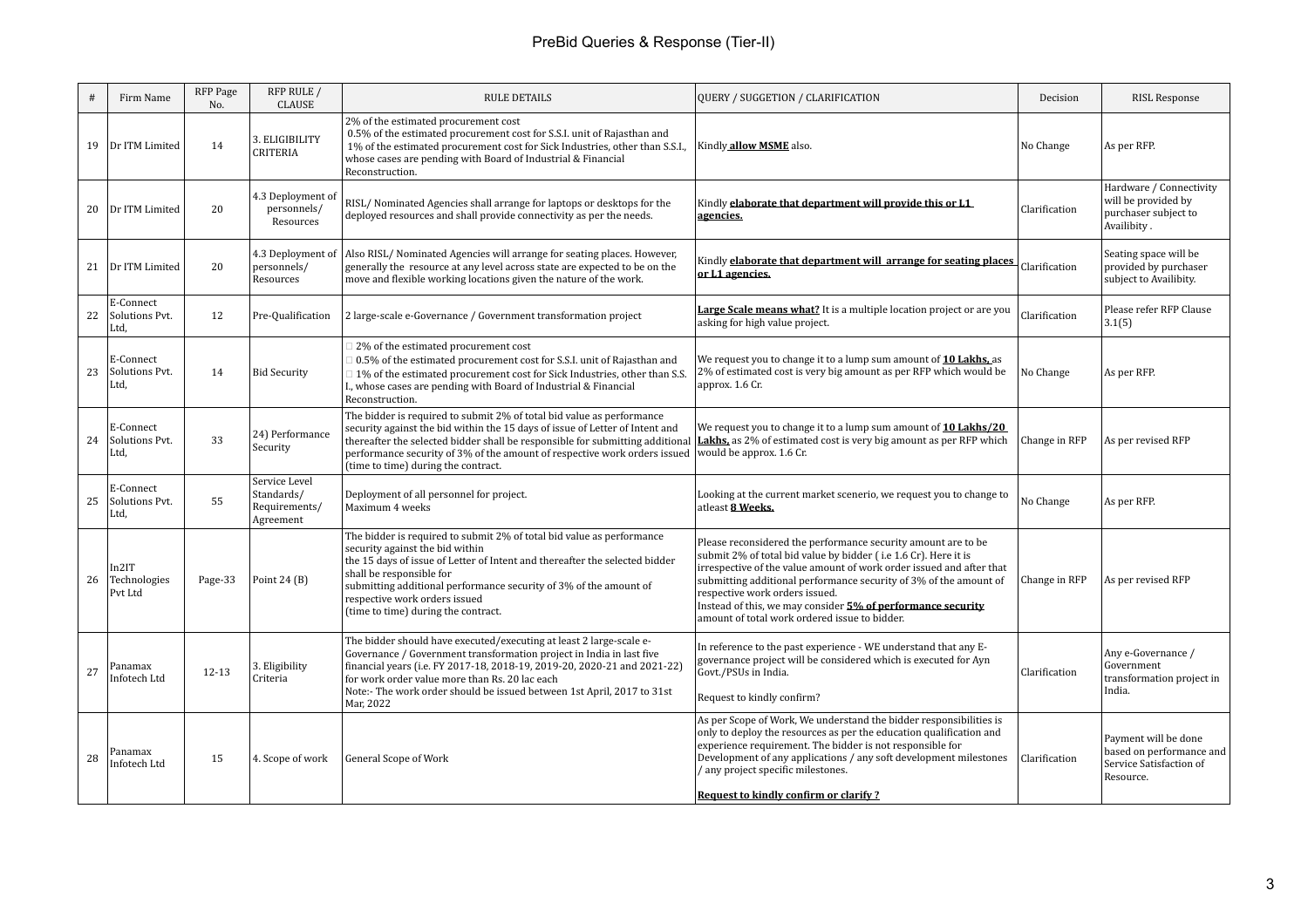| #  | Firm Name                                    | RFP Page<br>No. | RFP RULE /<br><b>CLAUSE</b>                                 | <b>RULE DETAILS</b>                                                                                                                                                                                                                                                                                                                                                                                                                                                                                                                                                                                                 | <b>QUERY / SUGGETION / CLARIFICATION</b>                                                                                                                                                                                                                                                                  | Decision      | <b>RISL Response</b>                                        |
|----|----------------------------------------------|-----------------|-------------------------------------------------------------|---------------------------------------------------------------------------------------------------------------------------------------------------------------------------------------------------------------------------------------------------------------------------------------------------------------------------------------------------------------------------------------------------------------------------------------------------------------------------------------------------------------------------------------------------------------------------------------------------------------------|-----------------------------------------------------------------------------------------------------------------------------------------------------------------------------------------------------------------------------------------------------------------------------------------------------------|---------------|-------------------------------------------------------------|
| 29 | ProMind<br>Solutions Pvt.<br>Ltd             | 12              | 3 Eligibility<br>Criteria 1 (1)-<br>Legal Entity            | The bidder should be an IT/ITES company registered under Indian<br>Companies Act, 1956;<br>OR<br>An IT/ITES partnership firm registered under Indian Partnership Act, 1932<br>or LLP Act, 2008 of India;<br>0R<br>The bidder should be an IT/ITES Proprietorship firm duly registered either<br>under the Rajasthan Shops & Commercial Establishments Act, 1958;<br>0R<br>Any other Act of State/ Union, as applicable for dealing in the subject<br>matter of procurement:<br>(Note: A self-certified declaration regarding the non-applicability of<br>registration to any Act should be submitted by the bidder) | <u>IT/ITES company is only eligible or manpower company</u><br>providing technical manpower is also allowed.                                                                                                                                                                                              | No Change     | As per RFP.                                                 |
| 30 | ProMind<br>Solutions Pvt.<br>Ltd             | 12              | 3 Eligibility<br>Criteria 1 (5)-<br>Technical<br>Capability | The bidder should have executed/executing at least 2 large-scale e-<br>Governance / Government transformation project in India in last five<br>financial years (i.e. FY 2017-18, 2018-19, 2019-20, 2020-21 and 2021-22)<br>for work order value more than Rs. 20 lac each.<br>Note:- The work order should be issued between 1st April, 2017 to 31st<br>Mar, 2022                                                                                                                                                                                                                                                   | Does Government transformation project defination include<br>skill development.                                                                                                                                                                                                                           | Clarification | As per scope of work.                                       |
| 31 | Rise Tech<br>Software<br>Private<br>Limited, | 12              | 3.4 Eligibility<br>Criteria Financial<br>Turnover           | Average annual turnover should be at least<br>Rs. 20 Cr. in India during last three financial<br>years i.e. for the year ending March 31, 2019,<br>2020 and 2021 as per audited balance sheet.<br>Note: Turnover of hardware will not be<br>considered for evaluation                                                                                                                                                                                                                                                                                                                                               | SUGGESTION:-->Request you to kindly take is as Average turn over of<br>Rs20 CR from IT/ITES.                                                                                                                                                                                                              | No Change     | As per RFP.                                                 |
| 32 | Rise Tech<br>Software<br>Private<br>Limited, | 12              | 3.5 Eligibility<br>Criteria Technical<br>capability         | The bidder should have executed/executing<br>at least 2 large-scale e-Governance /<br>Government transformation project in India<br>in last five financial years (i.e. FY 2017-18,<br>2018-19, 2019-20, 2020-21 and 2021-22) for<br>work order value more than Rs. 20 lac each Note:- The work order should<br>be issued<br>between 1st April, 2017 to 31st Mar, 2022                                                                                                                                                                                                                                               | SUGGESTION:-->We request you to kindly <b>demanded a single PO of</b> $\vert$ No Change<br>value 30 Lakhs in these vears.                                                                                                                                                                                 |               | As per RFP.                                                 |
| 33 | XtraNet<br>Technologies<br>Private Limited   | 43              | 9) Delivery of<br>Services                                  | c) The Supplier/Selected Bidder shall arrange to deliever the services/<br>deploy the resources at various departments and/ or their offices/<br>locations mentioned in the PO/WO.                                                                                                                                                                                                                                                                                                                                                                                                                                  | Please share the location details of departments where resource<br>to be deployed in entire Rajasthan.                                                                                                                                                                                                    | Clarification | Anywhere in Rajasthan as<br>per the need of the<br>project. |
| 34 | XtraNet<br>Technologies<br>Private Limited   | 33              | 24) Performance<br>Security                                 | b) The bidder is required to submit 2% of total bid value as performance<br>security against the bid within the 15 days of issue of Letter of Intent and<br>thereafter the selected bidder shall be responsible for submitting additional<br>performance security of 3% of the amount of respective work orders issued<br>(time to time) during the contract.                                                                                                                                                                                                                                                       | If department is already taking the 2% of total bid value as<br>performance security so please remove the clause for additional<br>performance security of 3%, because work orders which will be<br>issued (time to time) to bidder it's a part of total bid value.                                       | Change in RFP | As per revised RFP                                          |
| 35 | XtraNet<br>Technologies<br>Private Limited   | 55              | AND CONDITIONS<br>OF TENDER &<br>CONTRACT                   | 5. SPECIAL TERMS (h) Due payments shall be made promptly by the purchaser, generally<br>within ninety (90) days after submission of an invoice or request for<br>payment by the supplier/selected bidder, and the purchaser has accepted<br>it.                                                                                                                                                                                                                                                                                                                                                                     | When bidder will generate the invoice, <b>he has to pay the respective</b><br>GST in respective month and if client will process the invoice in 90<br>days so this will increase the financial cost/investment of bidder.<br>We request to please reduce payment process time from 90<br>davs to 30 davs. | No Change     | As per RFP.                                                 |